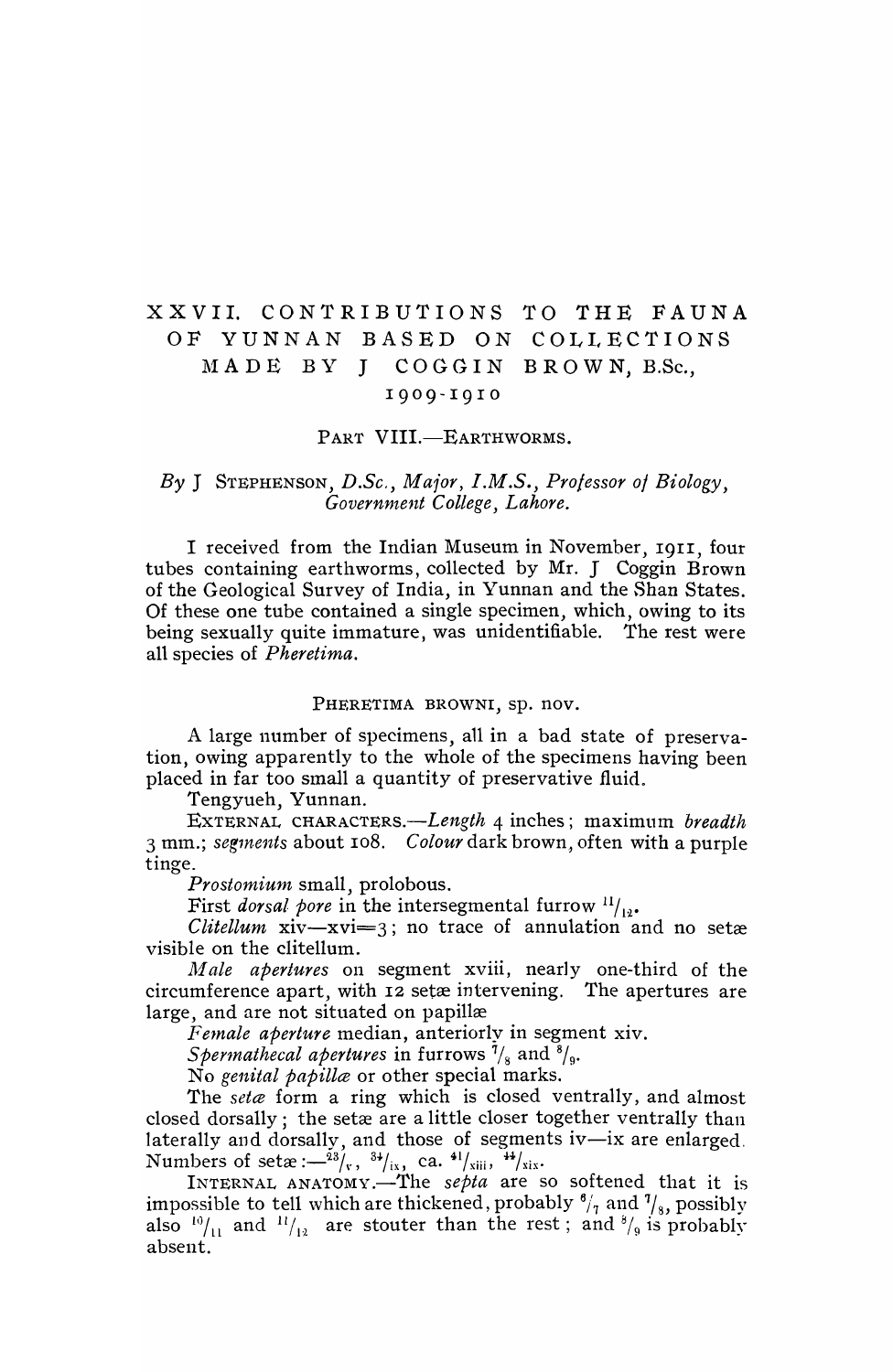The *gizzard* occupies segments viii—ix. The *intestine* begins in xv. There are a pair of *intestinal diverticula* in xxvi; these are elongated, conical, without secondary projections; they extend forwards through segments xxv-xxiii.

The last *heart* is in segment xiii.

The *seminal funnels* are in x and xi, enclosed in small testicular sacs; the sacs of each pair are separate, not conjoined across the middle line. The *seminal vesicles* are paired, of moderate size, in segments xi and xii.

The *prostates* are of moderate size, and flattened against the body-wall; each consists of two principal lobes, one anterior, the other posterior to the origin of the duct; both lobes are divided up into numerous lobules.

The *spermathecce* possess an irregularly shaped, roughly ovoid ampulla, with a broad short duct. The diverticulum arises from near the distal end of the duct; it is variable, often coiled, thin and narrow for the most part, and dilated at its internal end; when uncoiled it is about equal in length to the ampulla or somewhat shorter.

PHERETIMA DIVERGENS (Mchlsn.) var. YUNNANENSIS var. nov.

A single specimen, in a tube along with *P. hawayana.*  Tengyueh, Yunnan.

EXTERNAL *CHARACTERs.-Length* 31 inches; *breadth* 3 mm., *segments* 10 8, *colour* yellowish brown.

*Prostomium* epilobous  $\frac{1}{3}$ .<br>No *dorsal pores* visible in front of clitellum.

*Clitellum* includes segment  $xiv - xvi = 3$ ; there are a few setæ ventrally on xvi, otherwise the clitellum is without setæ.

*Male apertures* on segment xviii, at an interval of nearly onethird of the circumference, in the line of the ring of setæ. About 12 set a intervene between the apertures; there are however no setæ immediately to the inner side of these latter.

*Female aperture* a minute pore, mid-ventrally on xiv.

*Spermathecal apertures* small, in intersegmental furrows  $^{5}/_6$ ,  $^{6}/_7$ ,  $^{7}/_{8}$ ,  $^{8}/_{9}$  (on right side only those in  $^{5}/_{6}$  and  $^{6}/_{7}$  visible). The interval between the apertures of opposite sides is equal to about II or I2 setæ.

*Genital papilla* are present on segments vii, viii and ix, in pairs, on the anterior part of the segment between the setal ring and the anterior boundary of the segment; the interval between the papillæ of each pair is equal to  $7$  or  $8$  setæ.

Midventrally, in the line of the setal rings of vi-ix and  $xi$ xiii, there are appearances which might possibly represent faintly marked copulatory areas, but more probably are due to postmortem changes, or to the specimen having been rubbed.

The *seta* form closed rings. Those on the anterior segments as far back as vii or viii are enlarged somewhat, but not markedly. The intervals between the setæ are approximately the same all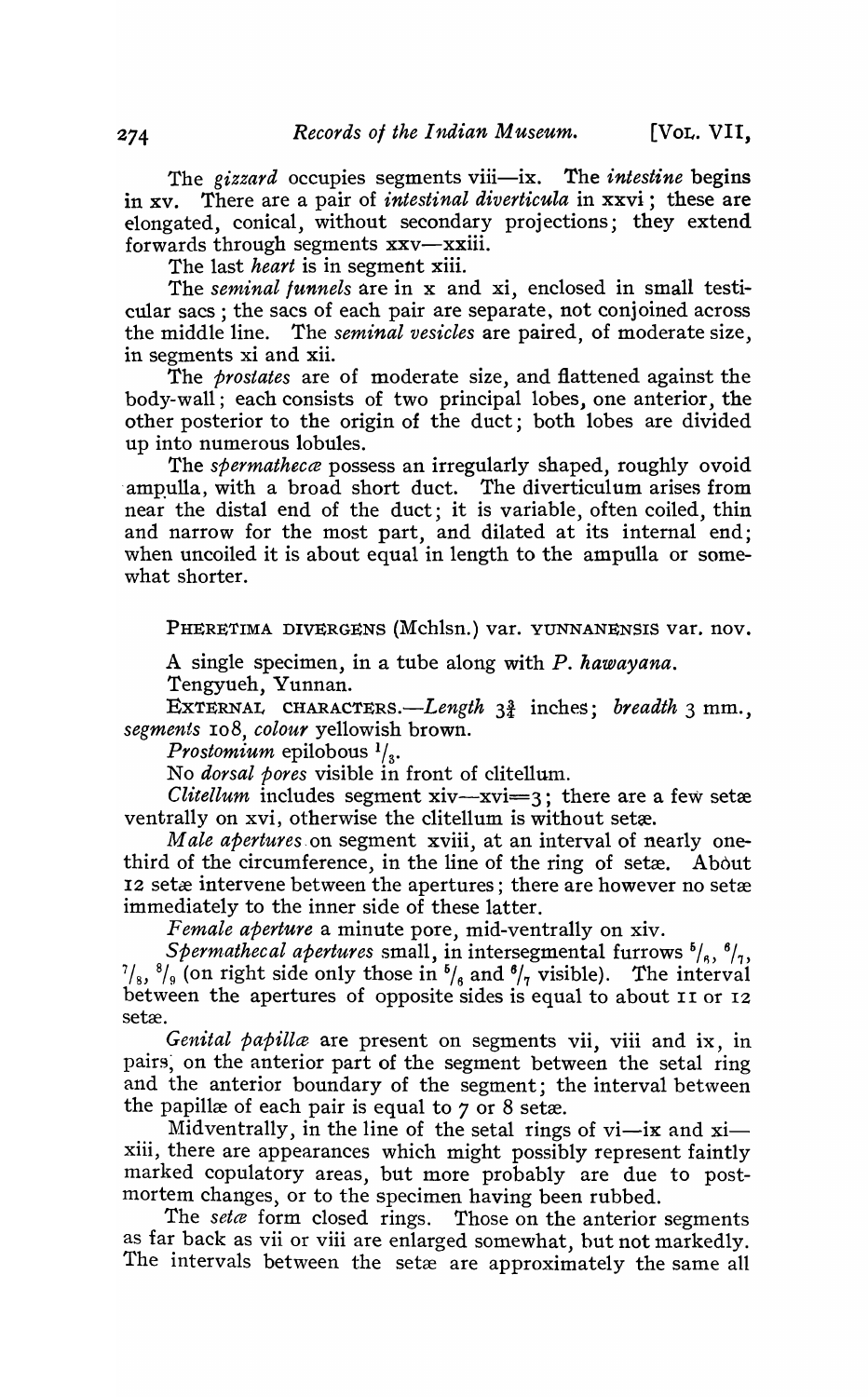round the ring. The following numbers were counted :- ca.  $\frac{86}{\text{vii}}$ , ca.  $\frac{47}{x}$ iii,  $\frac{48}{x}$ vii, and 50-56 in the middle region of the body.

INTERNAL ANATOMY.  $-$  Septa  $^{6}/_{6}$ ,  $^{6}/_{7}$ ,  $^{7}/_{8}$  are moderately thickened,  $\frac{8}{9}$  and  $\frac{9}{10}$  are absent,  $\frac{10}{11}$  and  $\frac{11}{12}$  considerably thickened,  $12/13$  and  $13/14$  slightly so.

The *gizzard* occupies segments viii—ix. The *intestine* begins in xvi; there is a well-marked typhlosole. A pair of large conical *intestinal diverticula* originate in xxvi.

The last *heart* is situated in segment xiii; *'blood glands'* are present, a pair in each segment, along the course of the dorsal vessel on the intestine, as in *P. posthuma.* 

The *nephridial system* is micronephric; the nephridia are very minute, scattered over the internal surface of the body-wall.

*Testes* and *seminal funnels* are enclosed in testicular sacs, of moderate size, paired, quite separate from each other, in segments x and xi. The two *vasa deferentia* of each side· unite into' one at the posterior boundary of xi.

The *seminal vesicles*, in segments xi and xii, are paired, of com-



FIG. I.-Spermatheca of *Pheretima divergens* var. *yunnanensis.* 

paratively small size, irregularly lobulated, with in every case a fairly distinct mesially projecting lobe.

*Prostates* are absent. The terminal portion of the male duct on each side is much thickened and looped.

The *spermatheca* (fig. 1) are in four pairs, corresponding to furrows  $\frac{6}{6}$ - $\frac{8}{9}$ . The ampullæ are of an inverted pear-shape (the broader end below), the duct is thick and short,--one-third the length of the ampulla. From the distal end of the duct arises the diverticulum, thin and tubular for most of its extent but swollen at its proximal end; the length of the diverticulum varies; it is mostly  $1/2^{3/4}$  as long as the ampulla and duct; the figure was drawn from one of the organs where it was even longer than the upper of these limits. In the case of the most posterior pair of spermathecæ in the specimen here described, the swollen end of the diverticulum was more rounded, and not so elongated as in the rest.

Corresponding to the papillæ on segments vii, viii, and ix, there are seen on the inner side of the body wall small *accessory glands*, white and tuft-like; sessile on the body-wall (ix), or with a short thick duct (vii), or consisting of two minute tufts (viii).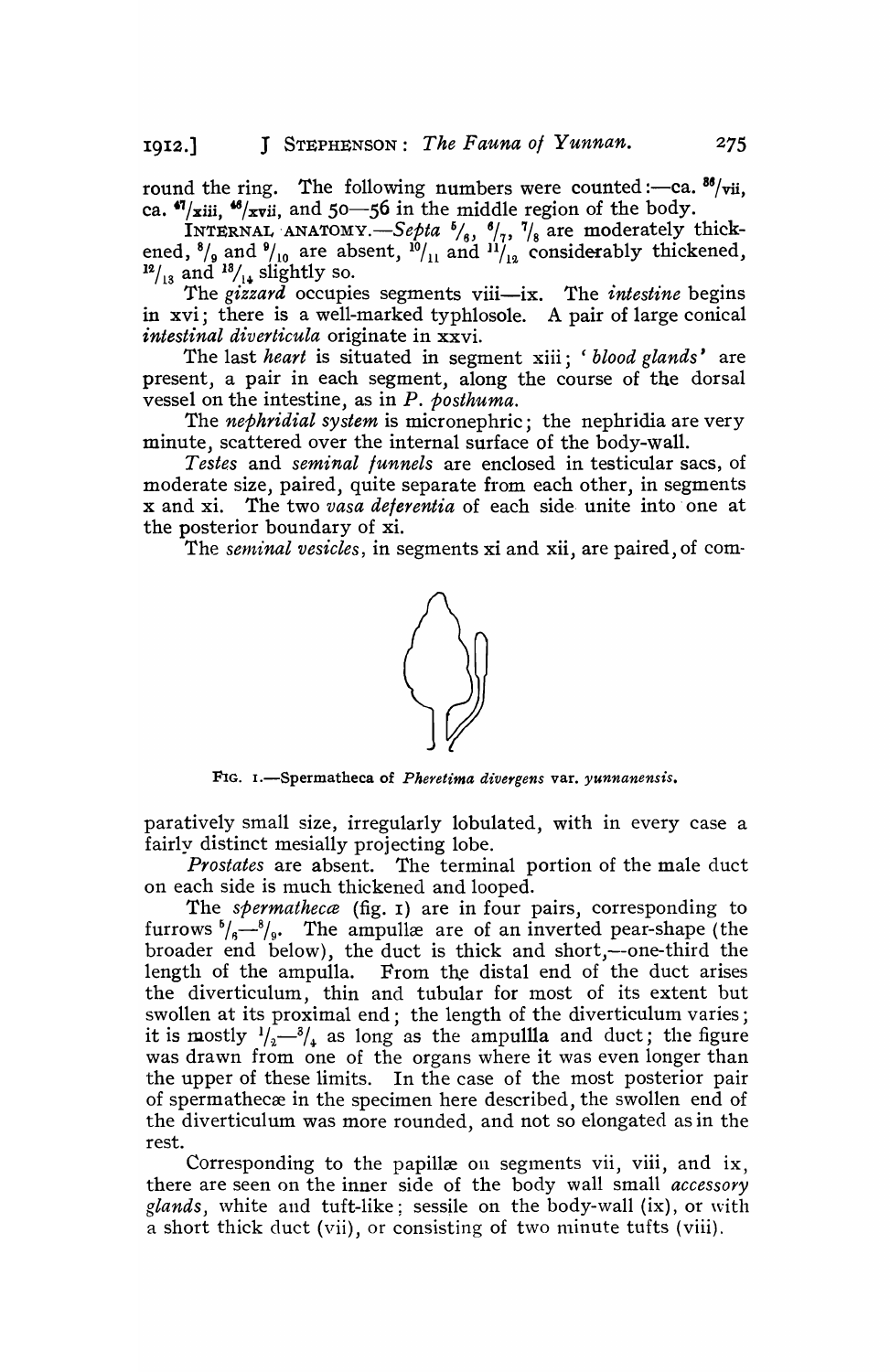The present species has not so far been recorded from India. Since in the specimen here described there are certain fairly well marked differences from the typical form,—in size, in the presence of setæ on the clitellum, in the details of the spermathecal apparatus,-it appears advisable to describe it as a separate variety.

The figure of the spermathecal apparatus may be compared with that given in the original description of the worm (Michaelsen, Arch. fiir Naturgesch., vol. 58, 1892), the gizzard is there said to occupy segments  $ix-x$ , and the hearts to be situated in segments  $x$ -xii.

## PHERETIMA HAWAYANA (Rosa).

This species has been previously described under a number of different names (cf. Beddard, Proc. Zool. Soc. Lond., 1900, p. 645), from many different countries. The species is apparently a variable one, and one form, previously described separately as *P. barbadensis* (Bedd.), but included in P. *hawayana* by Beddard in the paper just referred to, is considered by Michaelsen to have the value of a subspecies (Michaelsen, Mem. Ind. Mus., vol. I, No. 3, 1909, p. 187).

I give a fairly complete description of the specimens in the present collection, since they are of interest from the fact that they are in some ways intermediate between the typical form of P. hawayana and the subspecies *barbadensis*, and hence help to confirm Beddard's view as to the specific identify of the two.

Six specimens, in a tube with a single specimen of P. *divergens* var. yunnanensis.

Tengyueh, Yunnan.

EXTERNAL *CHARACTERs.-Length* 2-4 inches; *breadth 3-4*  mm.; *segments* 88-90. *Colour* of most of the specimens a dirty yellowish brown.

*Prostomium* epilobous  $\frac{1}{2}$ ; sometimes with a transverse fissure in addition completing the anterior boundary of segment i, *i.e.*  a combined prolobus and epilobous condition.

First *dorsal pore* in intersegmental furrow  $10/11$ .

*Clitellum* includes segments  $xiv - xvi = 3$ ; without setæ.

*Male pores* on xviii,  $\frac{1}{7}$  of the circumference apart on small or very small papillæ.

*Female pore* on xiv, mid-ventral, in a transversely extended depression.

*Spermathecal apertures* three pairs, in furrows  $^{6}/_{6}$ ,  $^{6}/_{7}$ ,  $^{7}/_{8}$ .<br>*Genital papillæ*, etc.—Internal to the male apertures on segment xviii, and either in the same transverse line with them or at a slightly posterior level, were a number of small pigmented spots, either one or two on each side. These had, except in one case, the character of depressions; in only the one exception was the spot a papilla. When more than one spot was present, they were separate, not fused.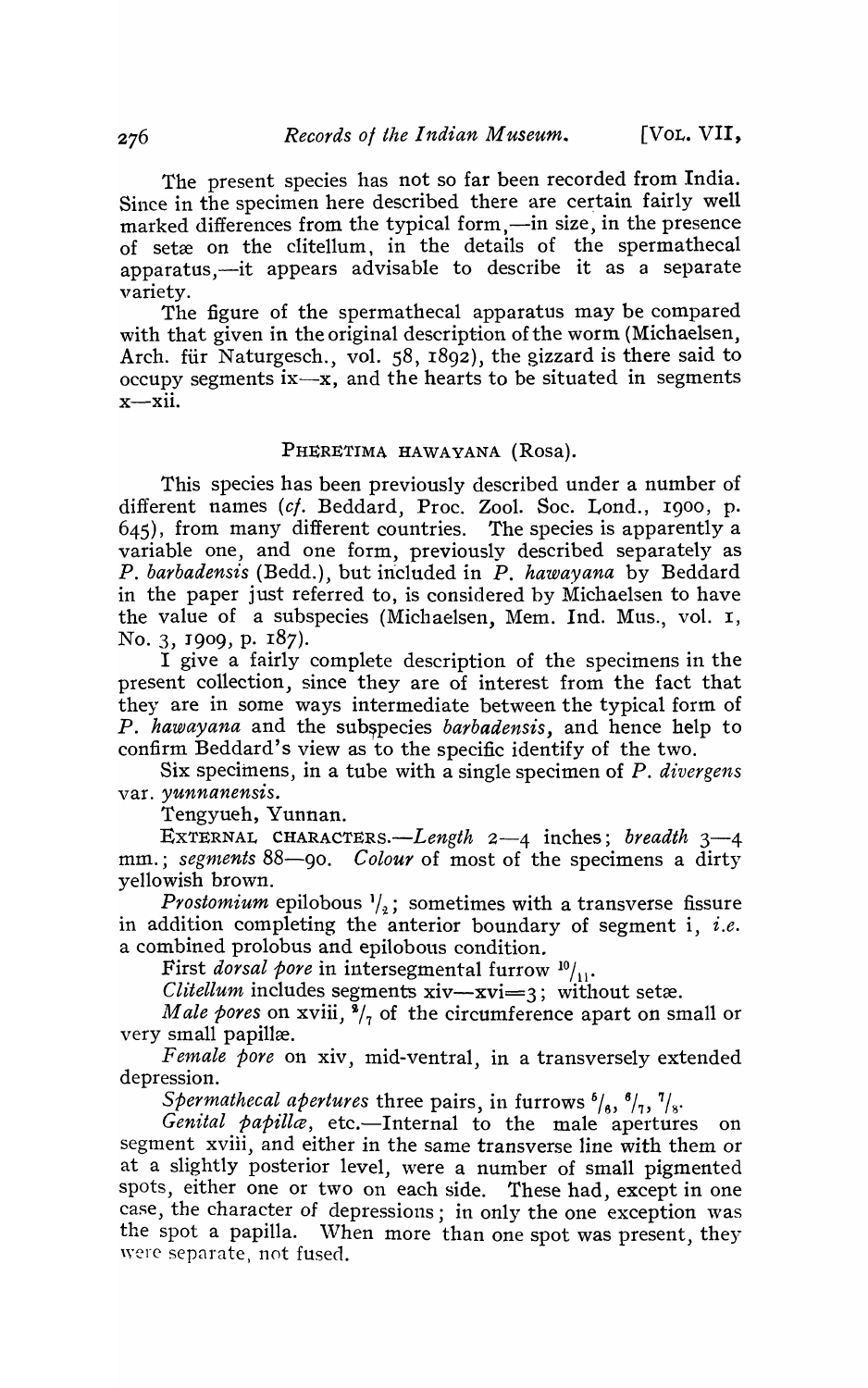In one specimen a pair of small papillæ, each with a darker centre, was present on the posterior part of segment vii, nearly in the groove  $\bar{\gamma}_{s}$ , and slightly median to the position of the spermathecal apertures.

The *seta* formed an unbroken ring; they were slightly closer together ventrally than dorsally; those of segments iii—viii were enlarged. The following numbers were counted : $-$ <sup>44</sup>/ix, <sup>49</sup>/xi, <sup>56</sup>/xii,  $\frac{12}{10}$  ...

INTERNAL ANATOMY.  $-$ *Sepia*  $^{5}/_6$  and  $^{6}/_7$  moderately thick,  $^{7}/_8$ considerably thickened,  $\frac{8}{9}$  and  $\frac{9}{10}$  absent,  $\frac{10}{11}-\frac{12}{13}$  somewhat thickened.

*Intestinal diverticula* small, conical, originating in segment xxvii; in one specimen there were one (right side) or four (left) small rounded secondary diverticula on the ventral border of the primary diverticula.

Small *testicular* sacs, completely separated, in x and xi; *vesiculce seminales,* irregularly lobulated in xi and xii.

*Prostates* large, in six segments (xvii-xxii), divided up into a corresponding number of lobes by the septa. A thick yellow duct) with an S-shaped curve, rises from the middle portion of the gland in segment xix, the vas deferens joins the gland anterior to, but near, the origin of the prostatic duct.

A *ccessory prostates* correspond in position to the genital spots on segment xviii.

The *spermatheca* are three pairs; the ampulla is ovoid in shape, narrowing gently to the duct, which is of considerable length, three-quarters as long as the ampulla. The diverticulum is often coiled; it is a narrow tube which when uncoiled equals the ampulla in length in some cases, while in others it is only twothirds or one-half as long.

An *accessory gland* was present on each side in the specimen which possessed the papillæ posteriorly on segment vii; the glands corresponded in position with these papillæ, and were sessile on the inner face of the body-wall.

*Remarks.-Writing* of Beddard's inclusion of *P. barbadensis*  with *P. hawayana* Michaelsen<sub>l</sub>says:-''I am not yet quite convinced that this view is correct. Till now I have not seen a specimen—and I have examined many—which aroused any doubt as to whether it should be placed in the typical form or in the subsp. *barbadensis.* In the generally more robust typical form with stronger setæ in the anterior part of the body the papillæ near the male pores are always united at each side, occupying an oblong oval area medial from the male pores and mostly somewhat oblique. In the subsp. *barbadensis* the papillæ near the male pores are scattered, partly very near the male pores, partly near the median ventral line."

In the present specimens the dark spots near the male apertures had as a rule the character of slight depressions rather than of papillæ; they were not confluent, and in this respect resembled the papillæ of the subsp. *barbadensis* rather than those